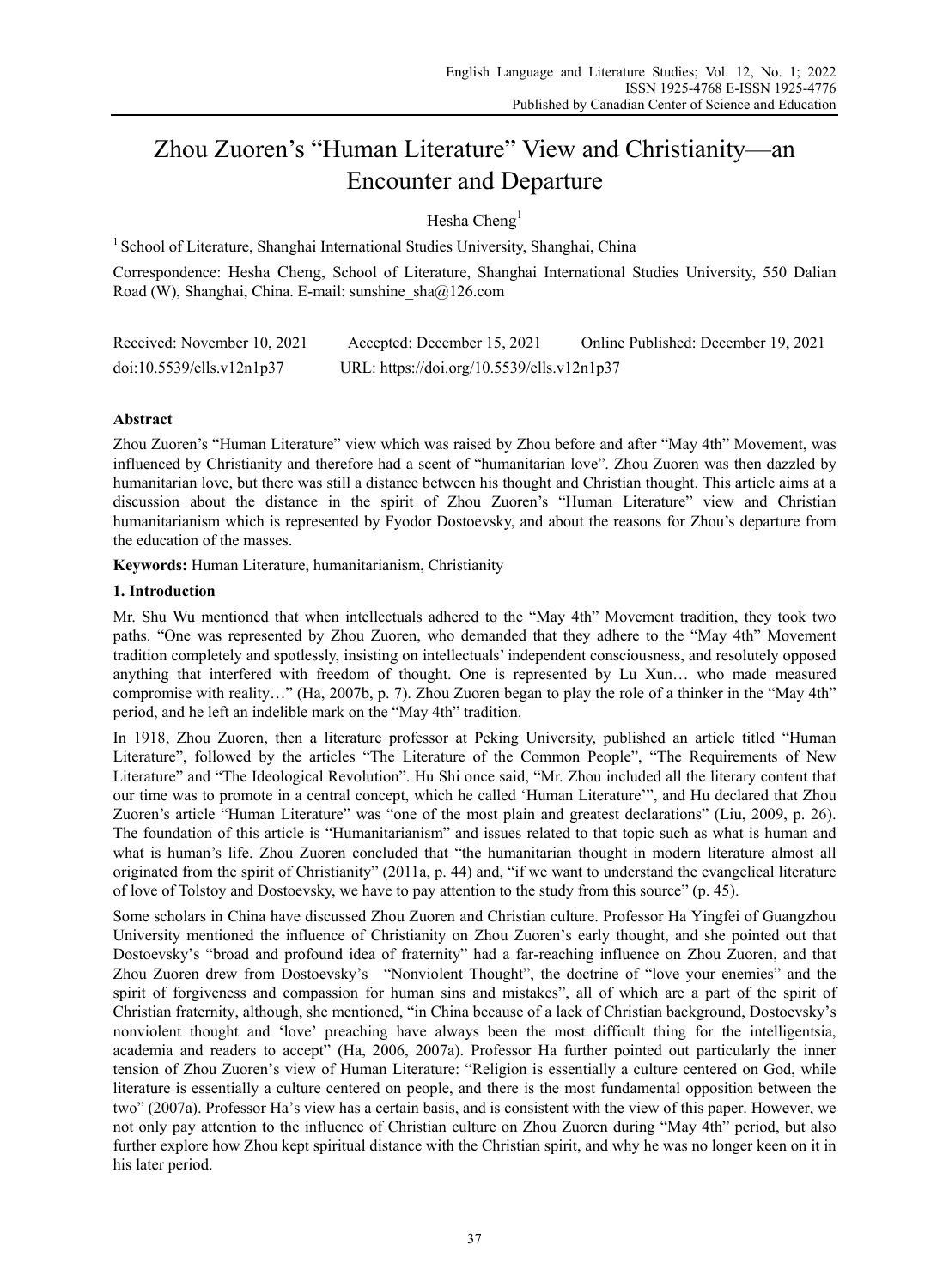This paper will elaborate views in the following aspects. First of all, a basic aspect of Zhou Zuoren's Human Literature is that "literature is human", which was deeply influenced by Dostoevsky, a Christian humanitarian writer. In addition to Dostoevsky's influence, he also admired Japan' s New Villageism, which was influenced by the Christian culture of Dostoevsky and Tolstoy. Secondly, this paper further discusses that the spiritual distance between Zhou Zuoren's humanitarian literary thought and Dostoevsky's Christian humanitarian fraternity lies in their different "view of man". The former held the view that man was evolved from animals, and man could improve himself morally. The latter held the view that man was created by God and man fell, but he is still honorable, and still has a terrible beauty in his soul. Although Zhou's humanitarianism seemed glorious at the beginning, it did not last long. That is because his inner view of human beings was self-contradictory. In addition, after seeing the failure of the utopian experiment of New Villageism, he lost his enthusiasm to uphold humanitarianism.

## **2. Literature Is Human**

Zhou Zuoren had an important statement in "The Requirements of New Literature": "this literature is human, but also personal; it is not ethnic, national, local or familial" (2011a, p. 22). In other words, Human Literature is "literature of human beings". He believed that Human Literature is about mutual understanding and mutual representing. The so-called mutual understanding is that one can sympathize deeply with others.In "Holy Book and Chinese Literature", Zhou Zuoren quoted Wilson Follett to further explain his view: "the beauty of a novel lies in its artistic value which makes it more beautiful than the fact; but more importantly, it is its power to make men recognize the existence of his fellow men by which humanitarianism judges its worth. …" (2011a, p. 40).

To summarize what Human Literature is, Zhou Zuoren pointed out that literature expresses human beings: "Human Literature, which we call it the literature of life earlier while some people call it the literature of idealism. The name may be different, but the essence is the same. It is literature that affects the happiness of human life by expressing one's feelings in an artistic way as one of human beings" (p. 45). In other words, Zhou Zuoren's requirement for literature is "to be able to recognize the existence of the same kind", "to represent the will of human beings", and "to influence human life".

Zhou Zuoren praised Dostoevsky's novels precisely on the basis that Dostoevsky's works met his literary requirements. Zhou expressed his appreciation for this Christian humanitarian writer whose works were called "the gospel of love" by Zhou in several articles. There is no doubt that Zhou Zuoren valued his humanitarian fraternity which, accorded with Zhou's, "recognizes the existence of the same kind", as one of his literary requirements. The article "The Novel of Dostoevsky" is a translation work by Zhou Zuoren, which he includes in the self-edited collection *Art and Life*. In the article, he put it like this:

"Dostoevsky is talented in showing us the soul of the rags. The lowest and the most shameless people made their sad voices: drunkards slept in the mud crying, and the poor people hid in the dark place speaking. … Their fallen souls were the same as ours. Like you and me, they love morality and hate evil. They are trapped in the mud, lamenting their unexpected depravity, as we will lament if we also meet unexpected disaster and fall" (pp. 185−186).

Zhou Zuoren particularly appreciated the spirit of depicting the "rag souls". "Russia and China in Literature" was the title of Zhou Zuoren's lecture at Beijing Normal School and Union Medical School in November 1920. "The literature of China and Russia has a common trend, but the spirit of the people that occurs due to a particular national condition is very different", he said (p. 18). He believed that the spirit of the Russian literature could be summed up as a broad and tolerant humanitarian spirit, and that they had developed a "love and compassion for humanity" (p. 79), and that the Russian literature had "found permanent humanity in wet rags" (p. 80). Russian literature is concerned with "humanity" and a developed love despite the harsh condition, which was appreciated by Zhou Zuoren.

During the "May 4th" period, Zhou's appreciation and advocacy of Japan's New Villageism were also related to his emphasis on fraternity. According to Zhou, the last stage of Human Literature is to "cultivate human morality" and "realize human life" (p. 18); and the New Villageism, in Zhou Zuoren's opinion is "the life of humanity" ("the ideal of the New Village, as I simply put it, is the life of humanity") (p. 235). New villageism paid attention to mutual assistance among people, which reflected the ideal relationship of human love that Zhou recommended. Zhou Zuoren once said that the people of the New Village "were greatly influenced by Tolstoy and Dostoevsky of Russia. Musyanokouji, the leader of this faction, admired Tolstoy who 'tills the soil by himself' in his late years, and made the ideal to reality, which is the so-called 'New Village' (Zhou, 2002, p. 446). That is to say, the New Villageism was much influenced by Tolstoy's Christianity" (p. 242). Zhou Zuoren highly praised the action of trying to achieve the ideal relationship of human mutual assistance, and even personally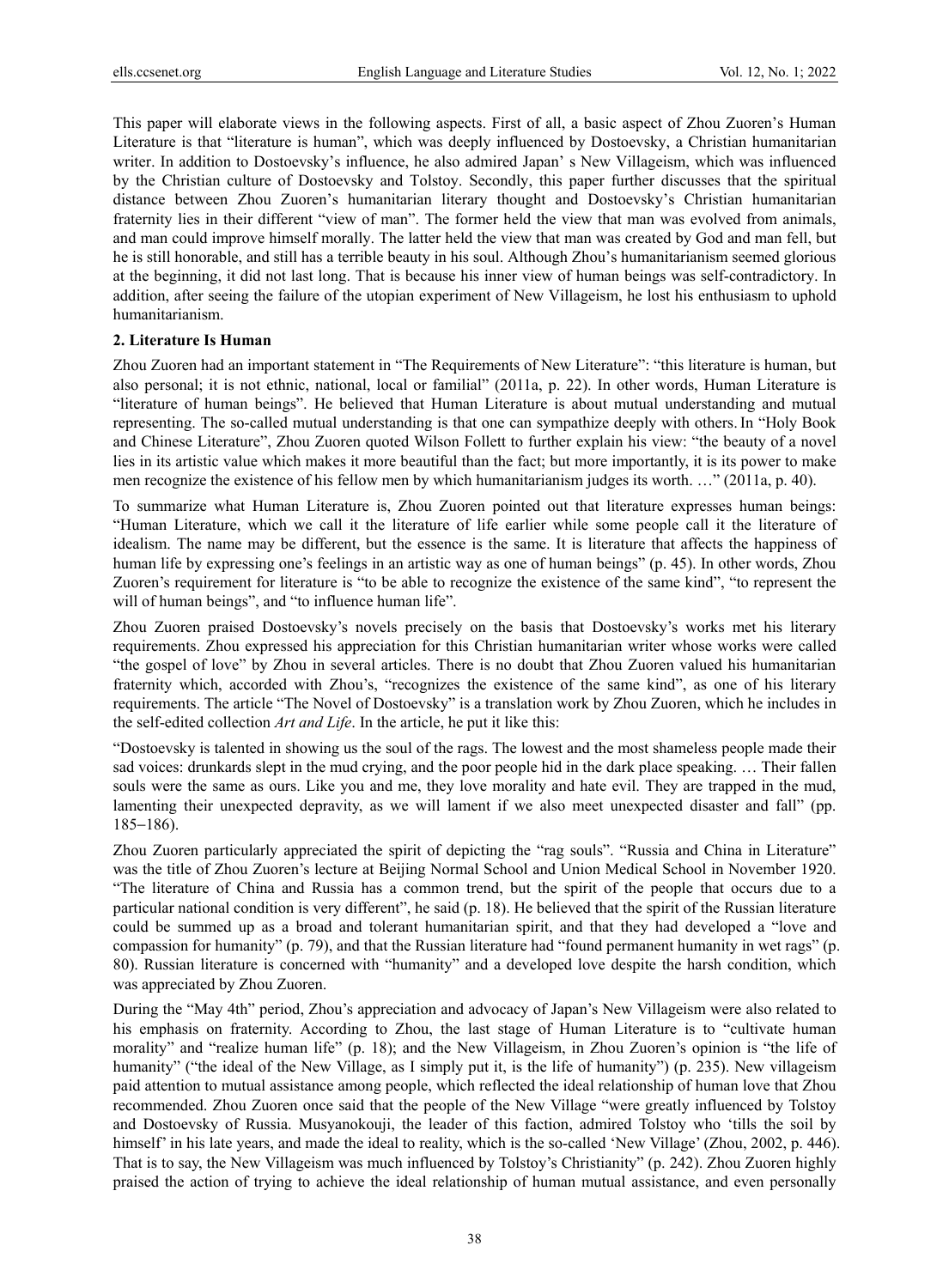visited the New Village group in Japan, thinking that the New Village is "a miracle", and "there will be a total success in the future" (p. 247).

Zhou Zuoren promoted the literary theory Human Literature, insisting on mutual understanding and sympathy between each other, and required a "recognition of the existence of the same kind", while in real life, he promoted the New Villageism which made the theory into practice, all of which proved Zhou's dearest dream in the heart during the "May 4th" period.

## **3. Evolution, Human Morality and "Love for Humanity"**

N. Berdyaev believed that the Humanitarianism of Dostoevsky was profound Christian Humanitarianism (2008, p. 21). Zhou Zuoren had a spiritual yearning for this so-called "humanitarianism of fraternity", but also kept a spiritual distance from it. Dostoevsky's novels are about fallen human beings, the ones who struggle in the world of sins after being evicted from the Garden of Eden by God. His view of man is in keeping with the Biblical view in the book of Genesis that man has the image of God, but he fell after eating the forbidden fruit. Orthodox Christian theology holds the view that such people have not completely lost the image of God, and that they still have conscience, creativity and reason, etc. (Calvin, 1536, 2010, pp. 205−207). The honor of a person as a human being is reflected in this. The most worthless person, for example Marmeladov in *Crime and Punishment*, is trapped in a quagmire but he still has conscience that tortures him, and he can feel his daughter's pain. When he is sober, he faces a complaint of his conscience.

W.B. Trites wrote in the article, "Dostoevsky is talented in showing us the soul of the rags", and he thinks that the voice of the "rag soul" is "sad but beautiful", and that "there is terrific beauty in their souls" (Zhou, 2011a, pp. 185−186). The common point of Zhou's article and this article may lie in the expression "the soul of rags". In the last paragraph of Human Literature, Zhou expressed similar statement:

For man is always related to mankind, the same as each other, so the sufferings of Peter and John have nothing to do with me, if the sufferings of Zhang San and Li Si have nothing to do with me; likewise, the former two is related to me if the latter two is related to me. Why? It is only because though Zhang San and Li Si or Peter and John have different names, and different origins, they are one of human beings, and all have sensory temperament. What seems pain to him is pain to me. The pain may come upon him as well as it may come upon me. Since the destiny of mankind is one, I must worry about the destiny of mankind as I do about my destiny (p. 9).

However, when we carefully think it over, we find that Zhou Zuoren does not convey the "sadness and the beauty" of the rag souls, only thinking that human beings are related to each other, because "they are one of human beings", "all have sensory temperament" and "the destiny of mankind is one", which is a vague, romantic and conceptual description, and does not specifically refer to the hidden "terrific beauty" of "fallen souls".

Zhou Zuoren understood and appreciated Dostoevsky's love and sympathy for the "fallen souls" in concept or theory, but there is still a great cognitive distance between them. In Zhou's view, human beings are not "fallen", and they have a way to restrain themselves and have lofty moral standard. It can be seen from the article "Human Literature" that Zhou values a "human morality" that is in accord with human feelings if not beyond human capacity. When talking about the ideal life of "human", Zhou specially mentioned that "in terms of moral life, we should take four items, love, wisdom, faith and courage as the basic ethics, and get rid of all traditional etiquette that is against humanity or beyond human capacity, so that everyone can enjoy a free, real and happy life". In his opinion, "human morality" has an ideal realm, which can be reconciled with individualism. Although it is impossible to be selfless and be pure altruistic, the "individualism" and "humanity" can be in wonderful harmony.

When Zhou Zuoren raised the banner of "humanitarian love", his spirit then was high, but soon, he gave up, and after 1922, Zhou Zuoren turned to "his own garden" which later he even abandoned. In 1924, he quoted Herbert Spencer as saying, "the moral lesson is not valid." "Nearly two thousand years after the religion of love was preached, the religion of hatred is still very powerful; Europe is home to twenty thousand outsiders who pretend to be Christians, and if anyone wants them to follow their own dogma, he will be insulted" (2011b, p. 126). This statement is not specifically related to humanitarian love, but it is still appropriate to apply to that. Since then, Zhou Zuoren has given up on "preaching" to people, and gradually turned away from the idealized humanitarianism. His view of literature has also turned to individualism. After the "May 4th" period, Zhou Zuoren almost no longer mentioned the New Village and the New Villageism.

The reason why Zhou Zuoren stopped preaching warm and loving humanitarianism involves social and cultural reasons, personal life experiences and many other reasons, but if we check the theory itself, we will find that the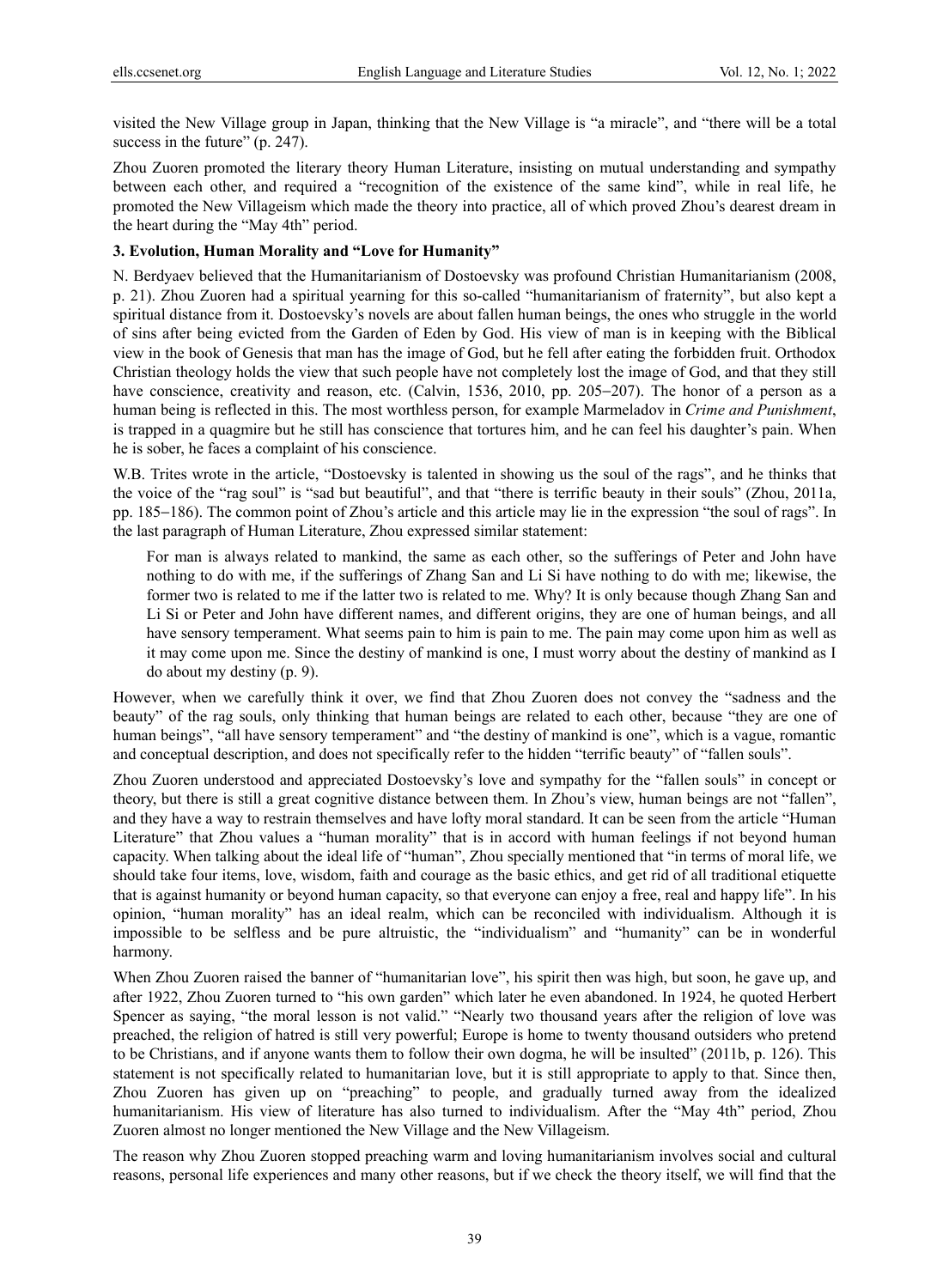chief reason is the internal problems of his theory—the incoherence of the theory. The foundation of his humanitarianism theory is evolution, but the top layer is "humanitarian love". The two theories (evolution and humanitarianism) are actually contradictory. In the article "Human Literature", he emphasized that humans were evolved from animals, but at the same time he believed that man is a transcendent being, who is "far from animals" and "can reach a high and peaceful state" (Zhou, 2011a, p. 11). However, from an evolutionary point of view, man was evolved from animals, and there is nothing really beyond animals. At least Darwin and his followers did not provide any proof to show that man is different from animals. It is fair to say that Darwin's theory of evolution contradicts the dignity of human beings and humanitarian love. According to evolution theory, human nature, which is not fundamentally different from animals, is supposed to lead to competition and adaptation, instead of warm and universal humanitarianism. Since the essence of Zhou's theory is self-contradictory, it cannot form a system of its own, nor can it last.

Second, Zhou Zuoren's humanitarian love cannot be long-lasting because he believed that human morality can be improved through intellectual progress. However, the practice of New Villageism has put his theory into an awkward position. In "Human Literature*"*, he insists that "to be a perfect human being", which is recommended by him, is the "new gospel of the twentieth century" and he wants to be the one who delivers it (p. 13). In other words, he believed that morality could be transmitted by indoctrination, and that man was not "fallen" or "hopeless". From his point of view, people are caught in "evil" because of "ignorance". He says in "The Ideals and Reality of the New Village", "as the intellectual progress of human beings takes place, on the one hand, mechanical power would be used to increase production; on the other hand, moral thoughts will change, and much of the evil can be reduced." However, the New Village failed. The New Village in the implementation process met "many personnel disputes" (Liu, 1995, p. 208), and Zhou Zuoren who was always very concerned about the New Village ought to know, and he was disappointed for sure.

In a word, during the "May 4th" period, Zhou Zuoren, when expressing the concept of Human Literature, held the view of humanity as follows: First of all, man had evolved from lower forms of life, and man should pay attention to the individual, while taking human beings into account; man can abide by the moral standards if not beyond human capacity; there can be a harmonious life among the people. The inherent contradiction and idealization of this view of humanity determine that the literary theory guided by humanitarianism cannot last. Dostoevsky held the view of humanitarianism all through his life, but Zhou Zuoren did not adhere to his literary views of "May 4th" period, which is probably because his understanding and the requirements to humanity had inherent irreconcilability.

#### **4. Conclusions**

The reason why Zhou Zuoren carried out the humanitarian love in the early stage and attached importance to the New Village doctrine in practice is that he loved this kind of ideal relationship between people. Although the foundation of his idea is the theory of evolution, humanitarian love is erected on the top. He does not really understand and identify with the concept of "fallen man" in Christianity, and he cannot truly love the "fallen man" like Dostoevsky. Perhaps he had been influenced by Dostoevsky and had sympathy with the fallen, but in the end, he chose to keep a distance with Christian idea, for perhaps he was disappointed in true human nature. He chose to believe "teaching is in vain", because he originally thought that the evil of human nature is caused by ignorance, which can be changed with the enlightenment of intellectual knowledge, and people can be changed by promoting the progress of individuals and society. What he could not accept was that the evil of human nature is innate, and not positively related to knowledge and intelligence. For Zhou Zuoren, Dostoevsky represents the Christian humanitarian love, which only cast a romantic and idealistic color to his theory, because fundamentally, his so-called "love of humanity" is only an extraction of ideas. With no fundamental content and proof, his theory cannot be long-lasting. His entry into "teaching is in vain" is out of historical necessity.

Zhou Zuoren once embraced the Christian spirit, but eventually he became spiritually far away from the latter and finally completely lost sight of the latter. It is only in a certain period of time that he warmly embraced fraternity. He did not really identify with the idea of "fallen people", but believed that human morality would simply get "better and better", and therefore when his idealism and romanticism filter disappeared, the evil of human nature was highlighted, and he forever dispelled the enthusiasm for self and human transformation, and turned to "his own garden", leaving the past "rose-colored dream" (2011c, p. 35) far behind. Zhou Zuoren, as he said in the preface to his collection *Art and Life* in 1926: "As I think of it, the smell of the dreamer and the preacher gradually faded away" (2011a, p. 2).

#### **References**

Berdyaev, N. A. (2008). *The world view of Dostoevsky*. Guilin: Guangxi Normal University Press.